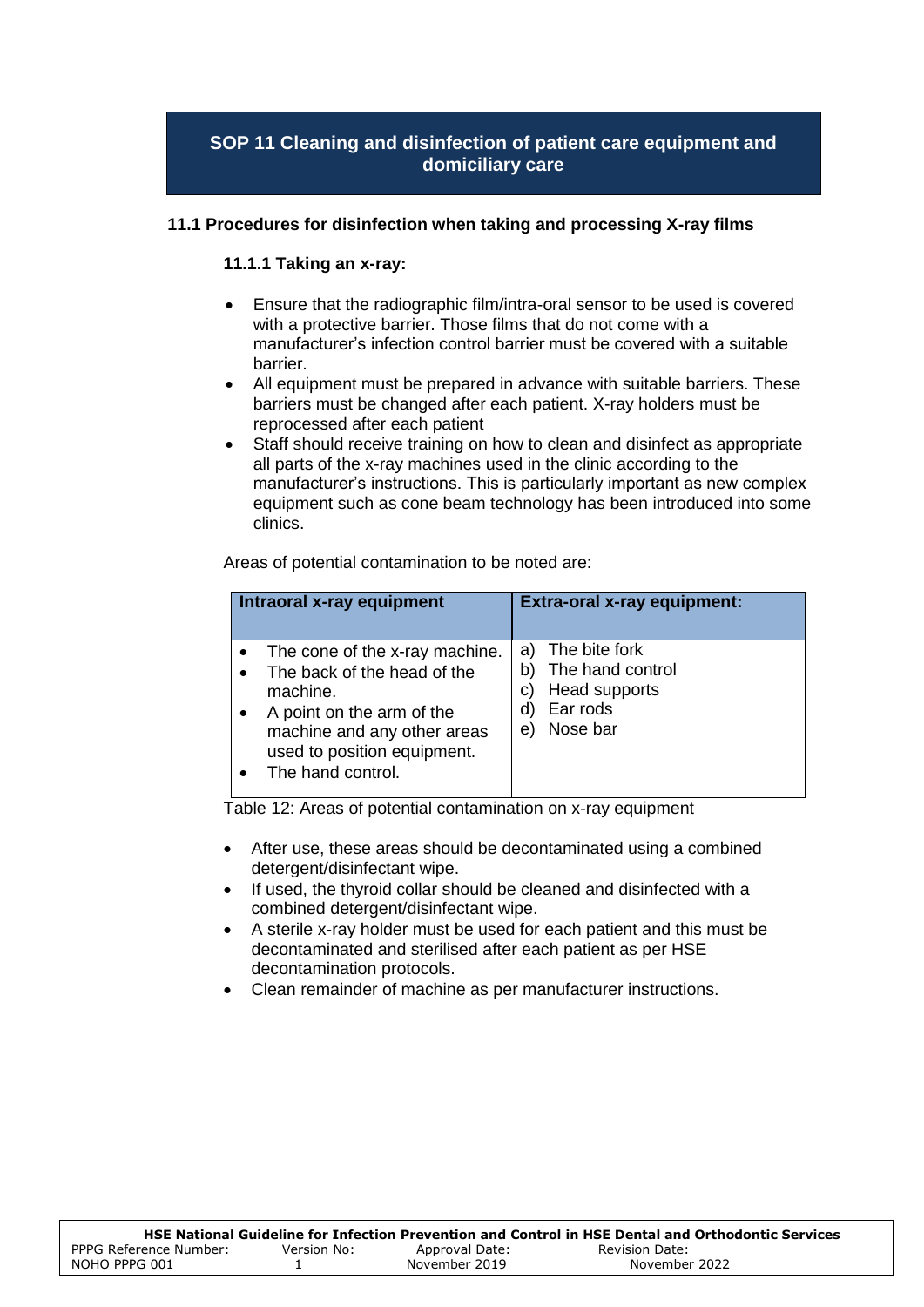#### **11.1.2 Processing an x-ray film:**

- The film hygiene barriers must be removed outside of the processor and disposed of as healthcare risk waste.
- X-ray developer and fixer must be changed regularly and log of changes kept. The used developer and fixer must be stored safely and collected by an authorised waste disposal company.
- Do not mix developer and fixer fluid in the same waste container.
- Intra-oral digital sensors/plates should be cleaned and disinfected as per the manufacturer instructions (do not use a combined wipe).
- The uncontaminated film is then ready for processing.

# **11.1.3 Taking an OPG:**

 The mouth prop must be either covered with a suitable single use barrier or reprocessed between patients. Follow manufacturer's instructions.

# **11.2 Mixing surfaces including glass slabs**

- Glass slabs and dappen dishes do not survive well with sterilising, they can chip and break. Single use dappen dishes and paper mixing pads should be used where possible.
- Where glass slabs are used, an autoclaved slab must be used for each patient. This must be cleaned and autoclaved after use. Removal of excess cement at the point of use is essential to facilitate the cleaning process.
- Mixing spatulas must be reprocessed after each patient.
- Where paper pads are used, the material can be mixed on the pad, the sheet must then be removed, presenting the material to the operator on a single sheet and disposed of after use.

# **11.3 Amalgam carrier/dappen dishes**

- An autoclaved amalgam carrier must be used for each patient. Amalgam carriers should be reprocessed in accordance with manufacturer's instructions.
- A disposable dappen dish must be used for each patient.
- All excess amalgam must be removed from both the amalgam carrier and the dappen dish and disposed of in a designated amalgam waste container.
- The dappen dish and the amalgam capsule must be disposed of in a labelled designated amalgam waste container.
- The amalgam carrier must be cleaned in the washer disinfector/ ultrasonic cleaner prior to sterilisation.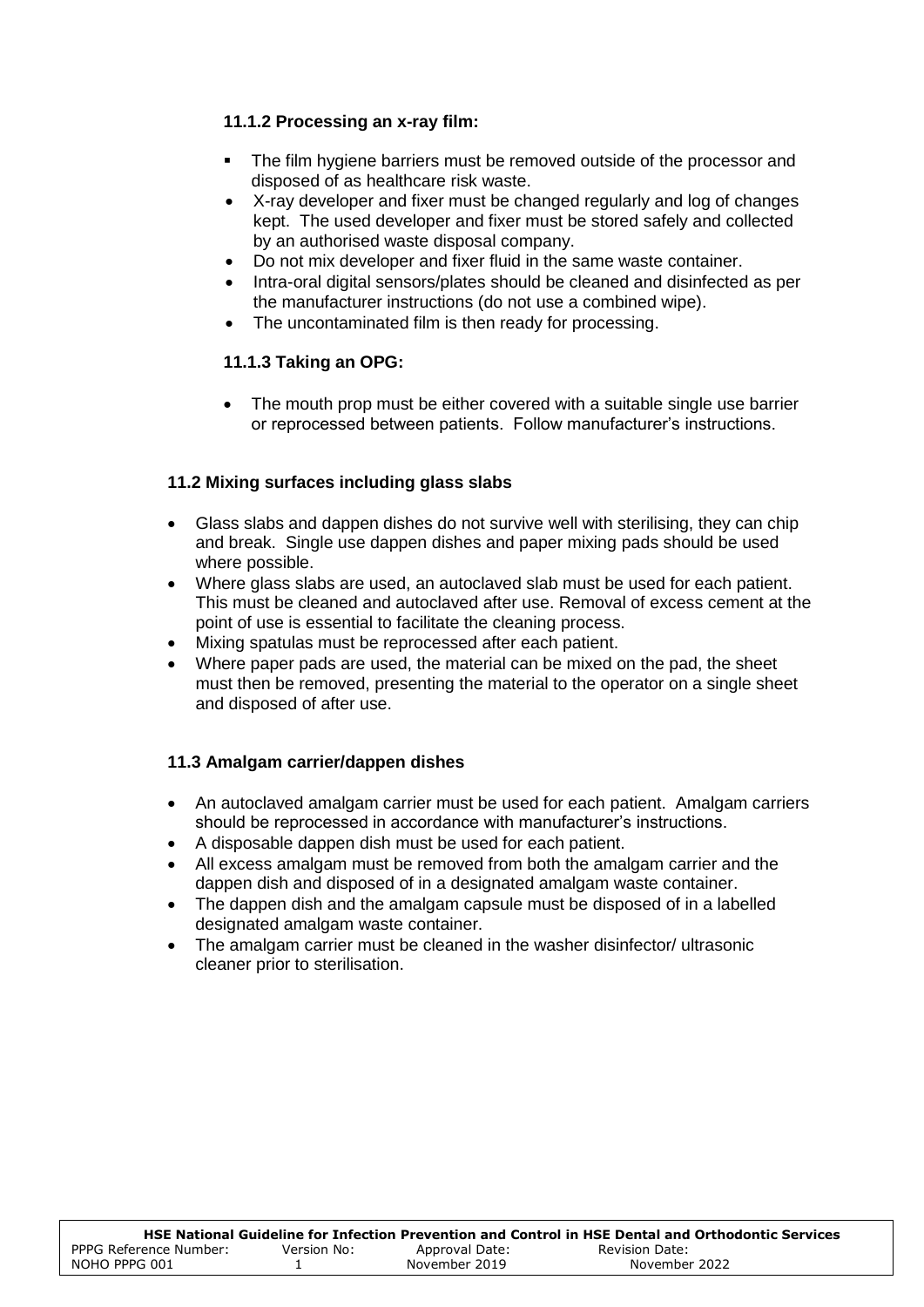#### **11.4 Impressions, trays and laboratory work disinfection**

- All impressions and all stages of laboratory work and dentures must be cleaned and disinfected before being sent to the laboratory and on returning from the laboratory prior to placing in the patient's mouth.
- Separate disinfection baths (solution 1:10 dilution of sodium hypochlorite solution) should be used for incoming and outgoing laboratory work.
- All impressions must be rinsed with cold water to remove saliva and blood. Do not splash excessively as droplet splatter may carry microorganisms.
- Any heat tolerant items used for laboratory work e.g. face-bows should be cleaned, decontaminated and sterilised after use on a patient.
- A Disinfection Record form must be completed for each patient and attached to lab-work docket. Refer to Appendix XV for Sample Disinfection Record

#### **11.4.1 Zinc oxide eugenol, silicone and elastomeric impressions:**

- Disinfect by immersion in sodium hypochlorite solution (1:10 dilution) for at least 10 and not more than 20 minutes. Solution should be made up fresh for each session and emptied at the end of the clinical session. Leave bath to dry.
- Do not splash excessively as droplet splatter may carry microorganisms.
- Rinse thoroughly and gently agitate to remove any residual disinfectant.
- Place in the laboratory bag for collection. A completed disinfection form must be attached to the bag.

#### **11.4.2 Alginate impressions:**

- Rinse the impression carefully under running water to remove debris and place in sodium hypochlorite solution (1:10 dilution) for 10 minutes.
- Rinse the impression again under running water, wrap in wet gauze/paper towel and bag. A completed Decontamination Record form must be attached to the bag. Do not staple through the body of the bag.

#### **11.4.3 Impression trays:**

Single use disposable trays must not be reused.

#### **11.4.4 Metal frame dentures/removable orthodontic appliance:**

- Place the metal frame denture/appliance in sodium hypochlorite (1:10) dilution) for 2-3 minutes (but no longer) to avoid metal corrosion
- Rinse thoroughly with water and agitate to remove residual disinfectant.
- Place in the laboratory bag for collection and attach a completed Decontamination Record form to work docket.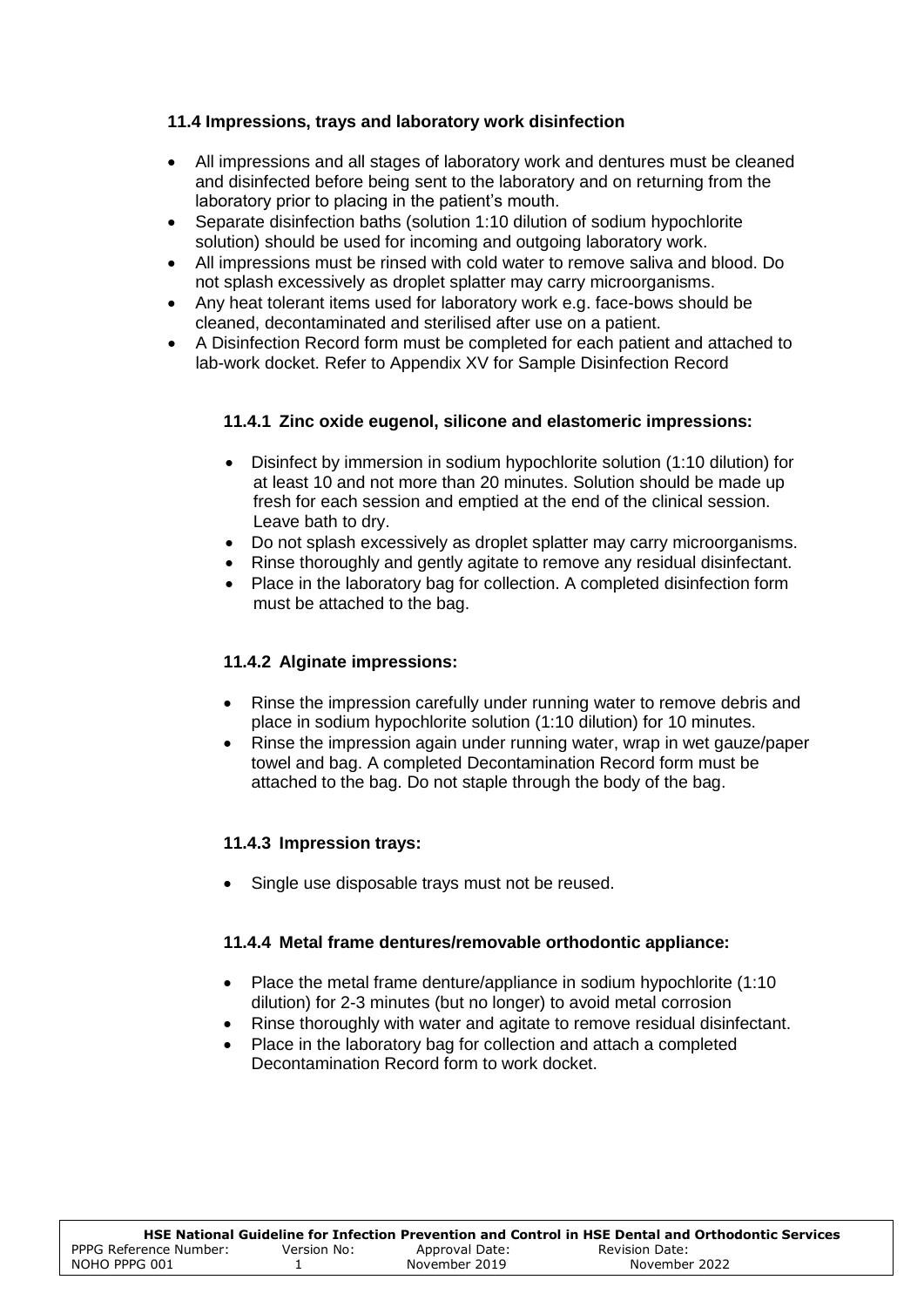#### **11.4.5 Incoming laboratory appliances (including orthodontic appliances)**

- Incoming lab made appliances/dentures must be disinfected before delivery to patient by immersing in hypochlorite solution (1:10 dilution) for 2-3 minutes and rinsed thoroughly with water afterwards. A separate disinfection bath should be used for outgoing and incoming laboratory work.
- Trimming of acrylic orthodontic appliances or dentures that have been worn already by the patient: Prior to trimming, disinfect appliance in 1:10 solution for 2-3 minutes and rinse thoroughly with water afterwards. Then trimming can proceed.

# **11.4.6 Stone working models**

- Avoid contact between the stone model and contaminated appliances.
- If contact is unavoidable, the working stone model should be covered with a suitable barrier.

# **11.4.7 Clinical Photography**

- Remove gloves and carry out hand hygiene before handling clinical cameras.
- A sterilised set of cheek retractors, mouth mirrors and retraction forks should be used for each patient when taking clinical photos.
- To prevent fogging of the mouth mirror, hold the mirror under running warm water for a few seconds and dry with paper towel, before placing into the patient's mouth.
- Cheek retractors, mouth mirrors and bite forks are sent for decontamination and sterilisation after each patient.

# **11.5 Domiciliary care and school screening**

- In providing care in these settings standard precautions will apply. These include wearing gloves and other protective clothing and performing hand hygiene techniques.
- Dental staff will need to carry all necessary equipment with them. Instruments and materials must be carried in a sealed clean container to prevent damage or spill.
- After use the instruments must be placed in a rigid container within another rigid sealed container (marked contaminated) for transport back to the surgery for cleaning and reprocessing. Cement should be wiped/removed and instruments should be kept moist or sprayed with enzymatic foam to prevent hardening of debris before transport back to the clinic.
- Waste should be segregated at the point of use. General waste should be disposed of on-site. Contaminated waste must be placed in designated containers and transported back to the clinic for appropriate disposal.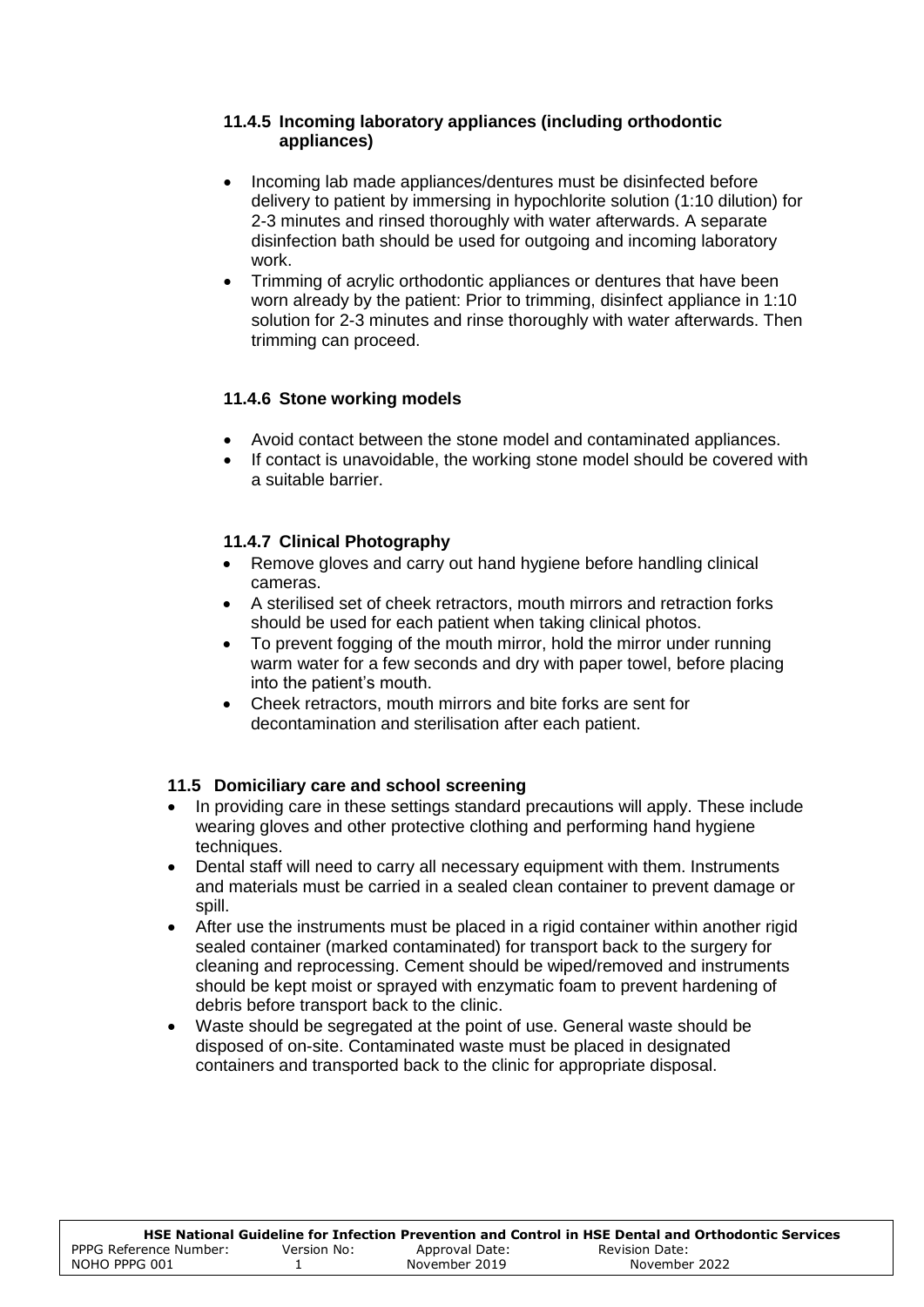# **Appendix XV Sample Disinfection Records**

| <b>Sample Disinfection Record</b>                                                                                                       |  |  |
|-----------------------------------------------------------------------------------------------------------------------------------------|--|--|
| <b>From: [Dental Practice Details]</b>                                                                                                  |  |  |
|                                                                                                                                         |  |  |
|                                                                                                                                         |  |  |
|                                                                                                                                         |  |  |
|                                                                                                                                         |  |  |
| All dental impressions and appliances from the above dental practice have<br>been disinfected by immersion in [specify agent, duration] |  |  |
|                                                                                                                                         |  |  |
|                                                                                                                                         |  |  |
|                                                                                                                                         |  |  |
|                                                                                                                                         |  |  |
|                                                                                                                                         |  |  |
|                                                                                                                                         |  |  |
|                                                                                                                                         |  |  |
|                                                                                                                                         |  |  |
|                                                                                                                                         |  |  |
|                                                                                                                                         |  |  |
| Signed: ______________________<br>Date: ____________________                                                                            |  |  |
|                                                                                                                                         |  |  |

|                        |             |                | HSE National Guideline for Infection Prevention and Control in HSE Dental and Orthodontic Services |
|------------------------|-------------|----------------|----------------------------------------------------------------------------------------------------|
| PPPG Reference Number: | Version No: | Approval Date: | Revision Date:                                                                                     |
| NOHO PPPG 001          |             | November 2019  | November 2022                                                                                      |